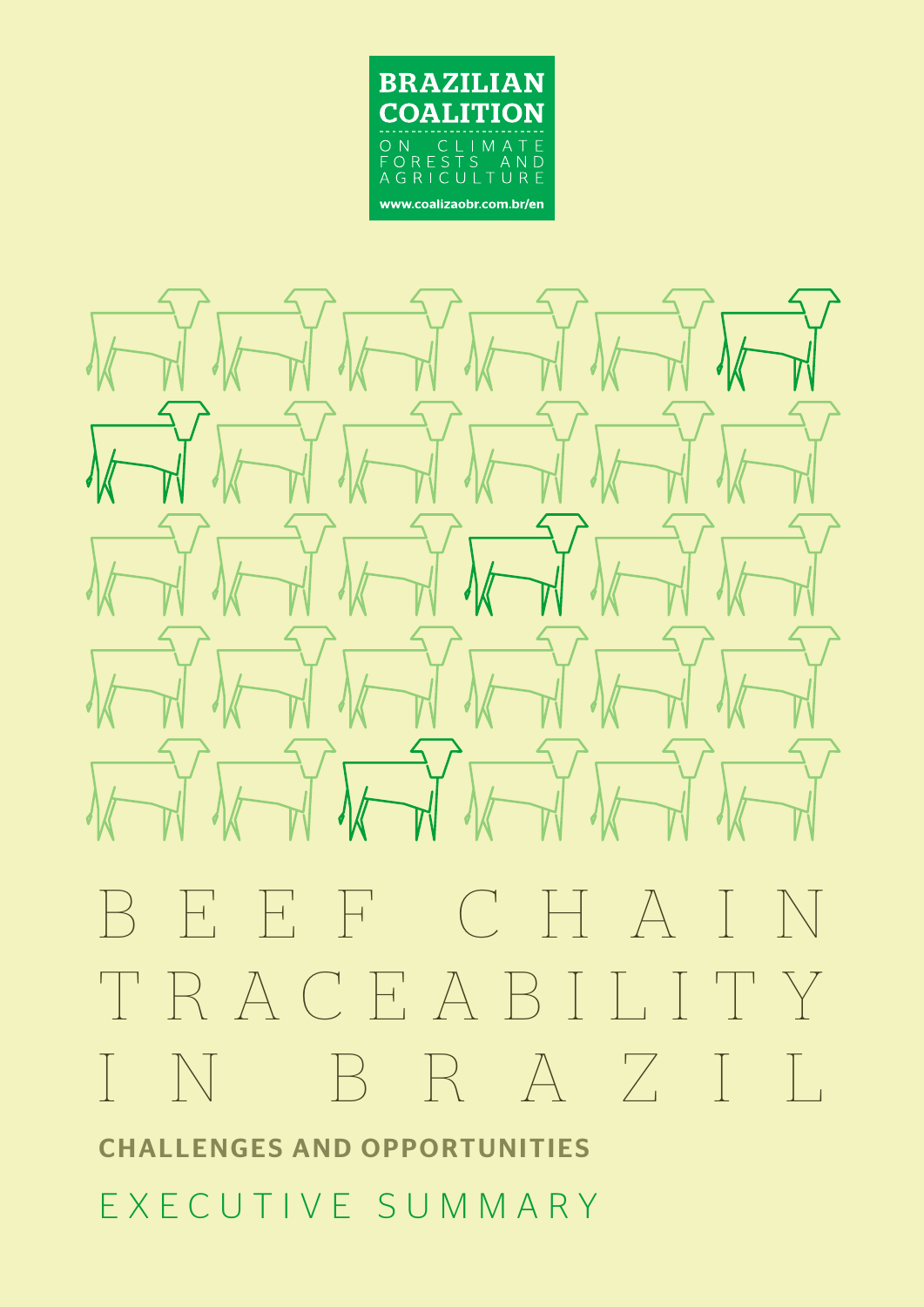# EXECUTIVE SUMMARY

# "BEEF CHAIN TRACEABILITY IN BRAZIL: CHALLENGES AND OPPORTUNITIES"

Efforts to establish a traceability system in the beef chain in Brazil began in 2000 with the pressures of the international market demanding meat source. In Brazil, two moments are relevant in this context: in 2002, when the Cattle and Buffalo Identification and Certification System (SISBOV, in the Portuguese acronym), was created and, in 2009, when the Terms of Conduct Adjustment (TACs, in the Portuguese acronym) were signed between the Federal Prosecution Service (MPF, in the Portuguese acronym) and the meatpacking companies of the Amazon and the *Cerrado*. In these agreements, the meatpacking companies committed to monitor the areas of animal source, aiming at reducing deforestation in these biomes.

In order to subsidize proposals for the improvement of these systems, the study Beef Chain Traceability in Brazil: Challenges and Opportunities was carried out. The complete study includes 42 recommendations and this is a summary for the result in two strategic guidelines and 10 recommendations aimed at contributing to enhance environmental meat quality control, as well as the links between private sector initiatives and public policies aimed at this segment in Brazil.

The study considered the context of the beef chain in the world and in Brazil, comparing the situation of national traceability and monitoring systems with the other countries that produce meat for export. Also, the results of SISBOV and TACs were measured, identifying risks and opportunities for the development of a system of traceability and monitoring that allows Brazil to deal with international criticism of the system currently applied in the country. The diagnosis confirms the complexity of the beef chain in Brazil and the need for adequacy of traceability and monitoring controls in order to meet the demands of the internal and external markets as well as technological advances. The development of innovations that can ensure the availability of the information and data needed to enable the satisfactory implementation of controls regulated by judicial bodies is noted.

The results of the analyzes show that the origin of meat in the Amazon and *Cerrado* can be monitored according to the requirements established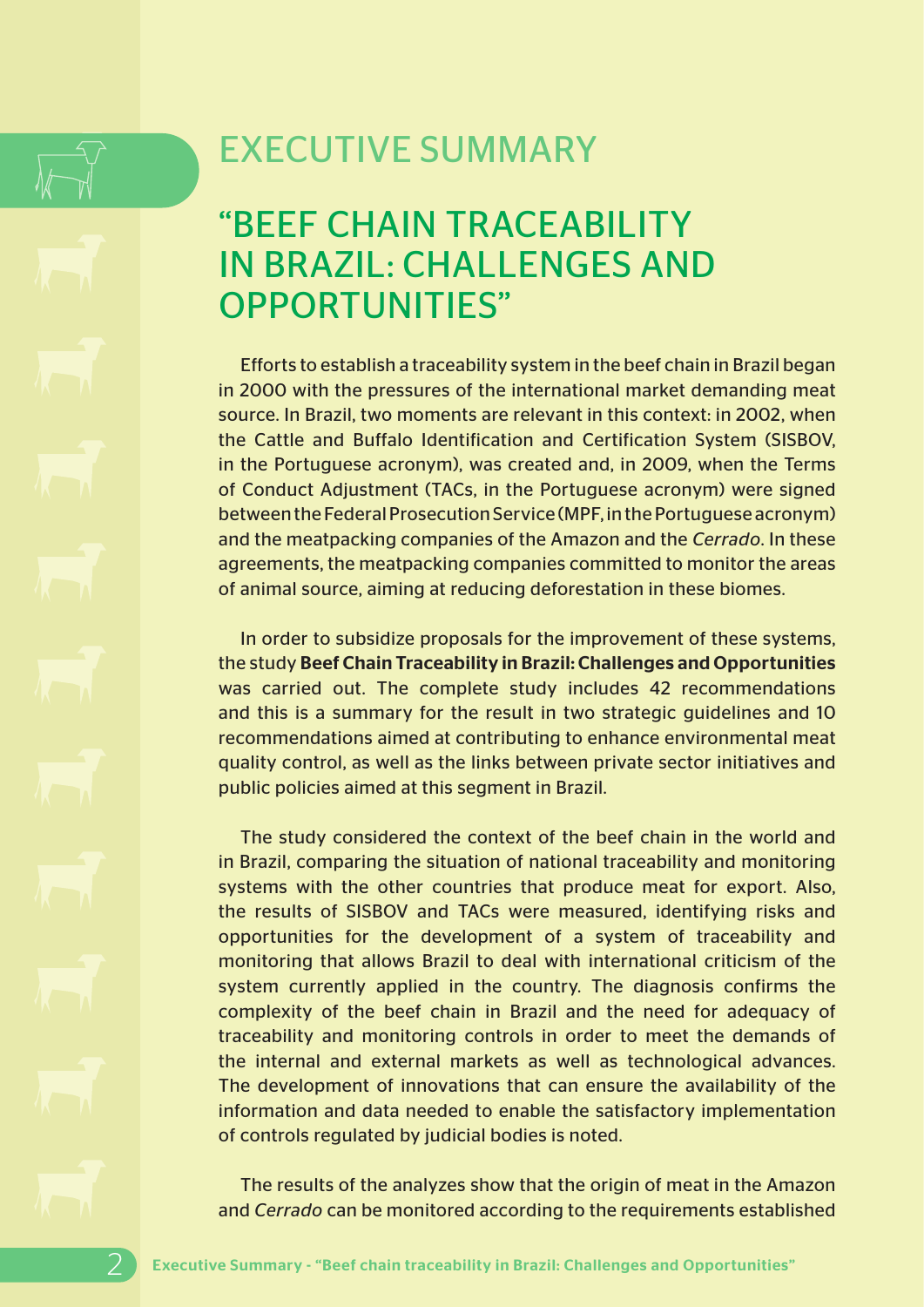by the agreements, with the integration of information between the Animal Transport Guide (GTA, in the Portuguese acronym), and the Rural Environmental Register (CAR, in the Portuguese acronym), and the respective legal mechanisms that allow for their joint validation. We note that the protocol recently launched by the Federal Prosecution Service and Imaflora (Monitoring Protocol for Cattle Suppliers), to support the segment in compliance with the agreements, confirms the urgent need for technical assistance programs and enhancement of livestock production in order to reduce environmental pressure in areas of the Amazon and *Cerrado* biomes. This Protocol, in addition to other criteria, incorporates productivity as a key criterion for encouraging improvements in the quality of animals supplied. Vertical integration projects, associated with financing programs and voluntary agreements among members of the chain segments, justify the realization of traceability and monitoring systems in the beef chain in Brazil.

### STRATEGIC GUIDELINES:

**1. –** Encourage the expansion of vertical integration initiatives using principles adopted by jurisdictional models that establish criteria to allow animal suppliers to meet the environmental quality control requirements of meat, such as "premium" suppliers. Medium-term agreements must be signed to achieve a regional standard of quality and environmental commitment.

**2. –** Then, the environmental meat quality control should be incorporated into the respective legislation, using as a basis the practices established in the agreements of vertical integration initiatives to define new legal standards.



*Application circles and deadlines*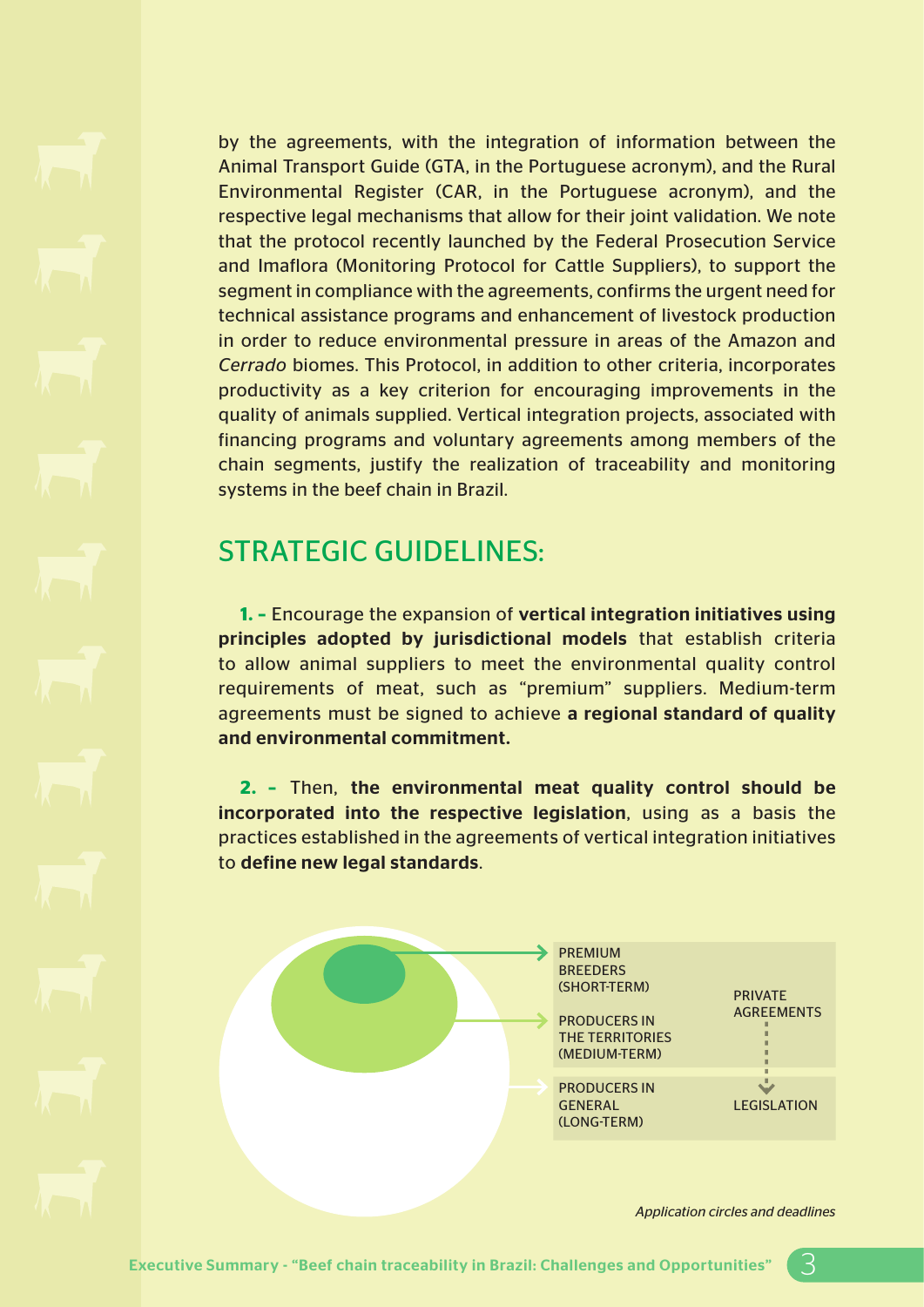### RECOMMENDATIONS:

**1.** Integrate the chain on the basis of experiences in jurisdictional projects; the agreements should include the action of meatpacking companies to form "premium" supply networks and support them in maintaining this status through actions to promote production technology, environmental conservation and access to credit. Producers should adopt Brazilian Agricultural Research Corporation's Good Agricultural Practices – Beef Cattle (Embrapa-BPA, in the Portuguese acronym).

**2.** It will be up to the actors in the chain to establish systems of governance of the initiatives through Territorial Councils of Livestock and Forest (CTPFs, in the Portuguese acronym) or existing similar ones, with the aim of structuring the capacity to comply with the agreements and ensuring the participation of civil society and support from industry, from retail and producers through adherence to the process of traceability and monitoring.

**3.** Consolidate monitoring with the integration of GTAs, CAR and environmental licensing information, through the creation of territorial databases based on criteria of the Monitoring Protocol for Cattle Suppliers and the integrated action of state health surveillance agencies, aiming at the effective health and environmental control of the meat. It is recommended that databases use "blockchain" encrypted systems and present producers' ability in a simplified manner. CTPFs or similar should establish criteria and time limits, in territorial scope, for the exclusion of inappropriate suppliers as well as strategies for their reintegration.

**4.** It will be up to all actors to agree on the criteria for access and use of the information to guarantee meat quality. It is recommended that the industry adopt a single database as a guideline for the control of "premium" suppliers, as well as contractually establish the obligation for these suppliers to use the same database to control their purchases of animals. These obligations must have in return loyalty and reward of the environmental quality of meat.

**5.** It is recommended to spread technologies for the intensification of livestock production in a sustainable manner associated with promoting the adoption of good practices and technical assistance as factors for strengthening the production segment. It will be up to CTPFs or similar the convocation of Research Centers, Universities, Embrapa, entities providing Technical Assistance and Rural Extension (ATER, in the Portuguese acronym), and State and Municipal Centers, in addition to private companies, to support vertical integrations, with the industry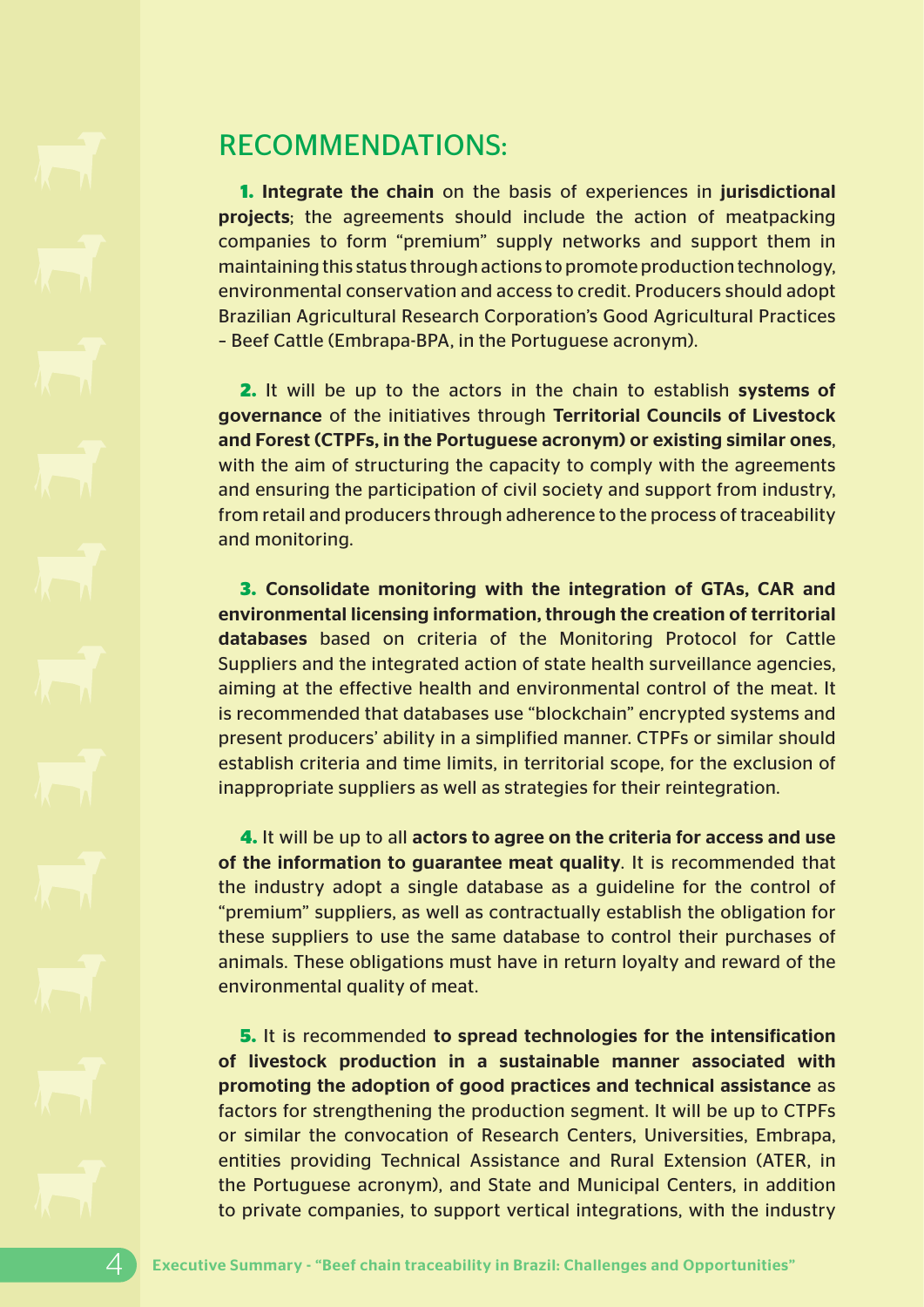adopting supplier assessments regarding quality and productivity, as proposed in the monitoring protocol.

**6.** Set targets and deadlines (up to 10 years) for the implementation of individual traceability of animals in each jurisdiction/territory, within the vertically integrated chains, with priority for "premium" producers (up to 5 years), to ensure good management of the intensified farms.

**7.** The public authorities should support the governance of integrated initiatives through the follow-up of land tenure regularization of the producers participating in vertical integration projects and encourage access to credit programs aimed at the adoption of good practices for livestock. The dissemination of good practices could contribute to the regularization of direct and indirect suppliers and create mechanisms for valuing producers that meet the criteria and requirements of the protocols in relation to quality assurance.

**8.** It should be based on the adapting credit programs to the needs of each territorial or jurisdictional project, as well as to extend the access of the suppliers to the credit line of the Low Carbon Agriculture Plan (Plan ABC, in the Portuguese acronym) and seek the provision of fiscal and tax incentives for the environmental quality of meat.

**9.** The retail market segment will be responsible for supporting the integrated projects and participating in the commitments of the agreement, in addition to meeting the requirements for ensuring the environmental quality of the meat, with the mission of communicating and widely disseminating the responsible beef chain to the consumer.

**10.** The participation of the Ministry of Agriculture, Livestock and Food Supply (MAPA, in the Portuguese acronym), as well as the Brazilian Health Regulatory Agency (ANVISA, in the Portuguese acronym), in the respective states, will be responsible for ensuring the management of the database, facilitating the producers' adherence to their systems, SISBOV, GTA and CAR, as well as fostering certification processes that adopt criteria for traceability and monitoring of animals and herds.

Finally, it is recommended that the Brazilian Coalition on Climate, Forests and Agriculture promote a national meeting that will bring together territorial and jurisdictional initiatives of the beef chain in order to stimulate dialog and the construction of an agenda on the basis of the initiatives already identified and for the expansion of the jurisdictional models for the planning of traceability and monitoring systems of the beef chain in Brazil.